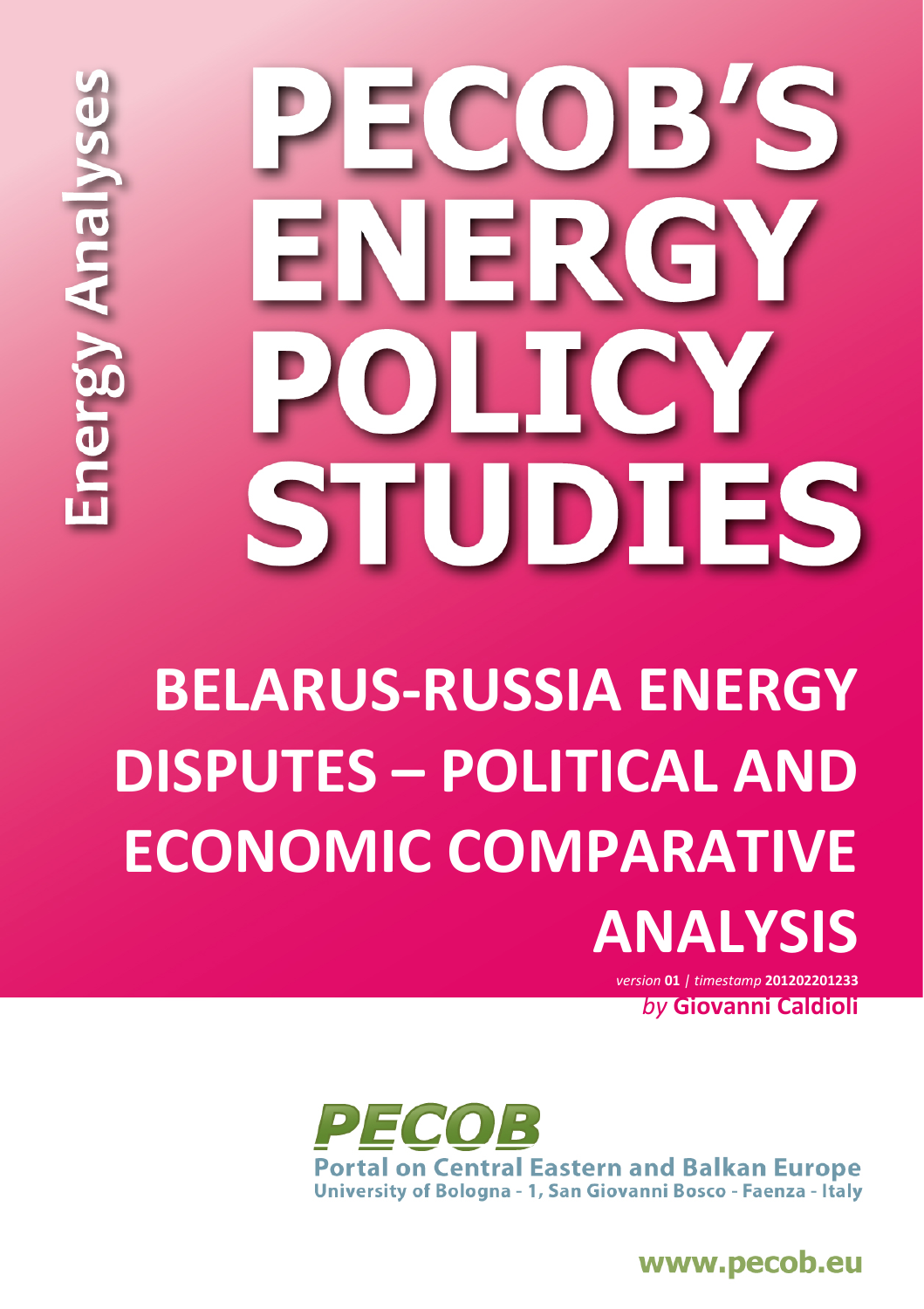| Table of contents |  |
|-------------------|--|
|-------------------|--|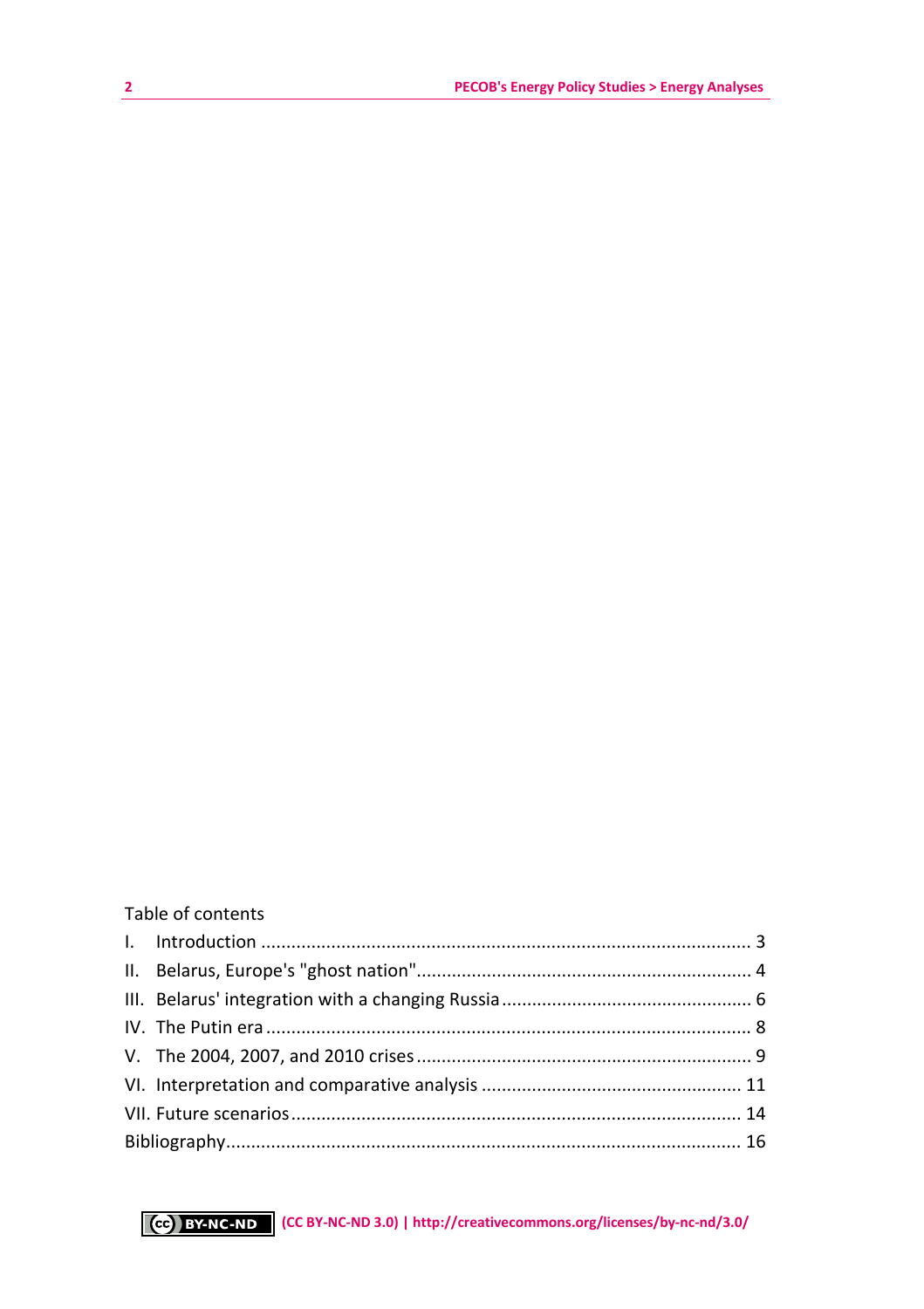#### <span id="page-2-0"></span>I. INTRODUCTION

The present paper deals with three crises which occurred between the Russian Federation and the Republic of Belarus in 2004, 2007 and 2010 regarding energy matters (gas & oil prices and transit fees) . The approach is both political and economic and it uses a comparative point of view, referring to the Russia-Ukraine gas disputes and various other key events which played a role in the topic under consideration.

The basic findings of the paper are that the first two crises (2004 and 2007) can be explained first for economic reasons and secondarily by political motivations, while for the third crisis in 2010 more serious political implications emerge.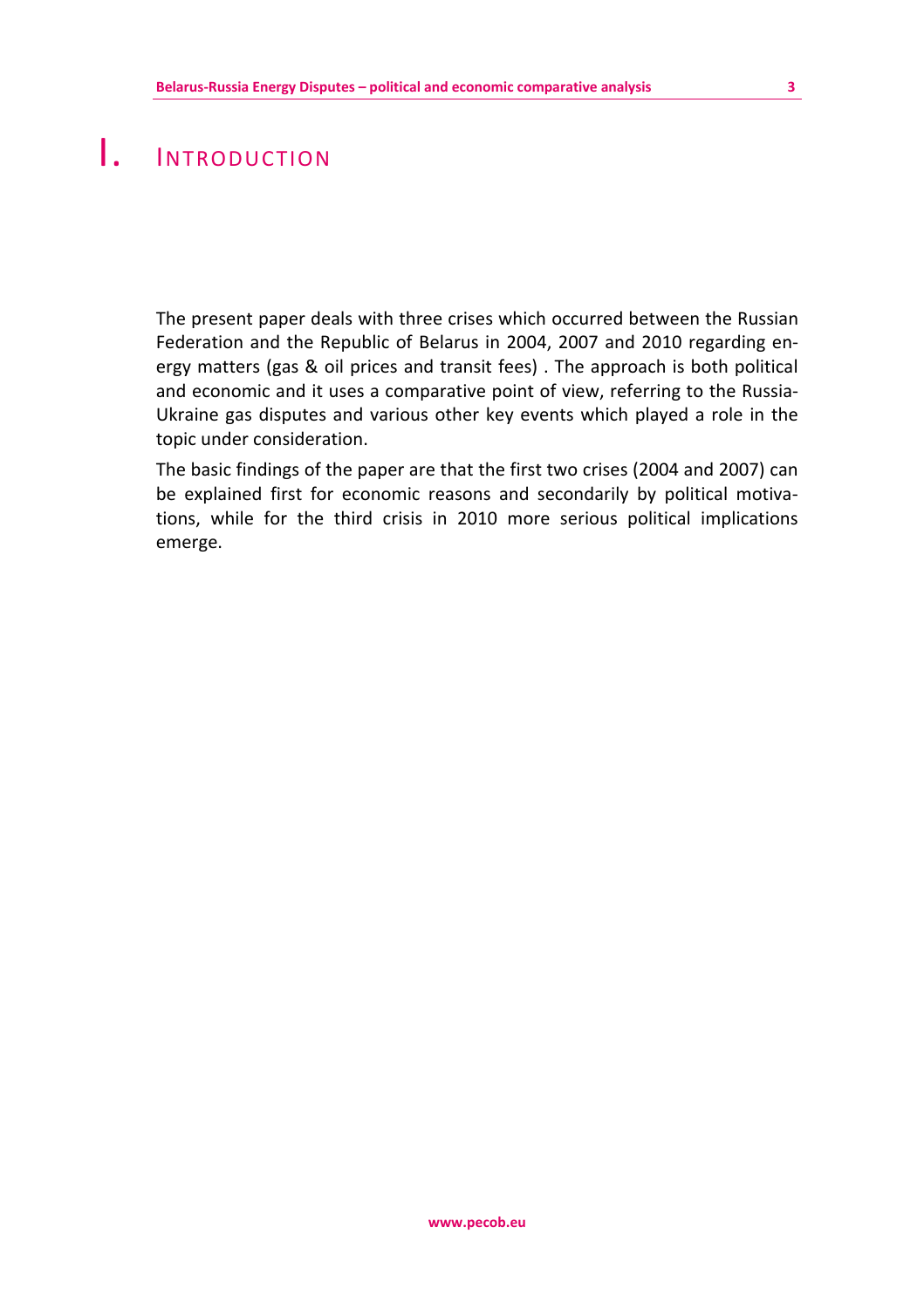#### <span id="page-3-0"></span>II. BELARUS, EUROPE'S "GHOST NATION"

The topic of the various economic disputes and diplomatic rows which have occurred between Belarus and Russia is largely unknown in the West. In fact, Belarus and its president, Alexander Lukashenko, remain for most Western policy makers "ghosts", due to Belarus's long isolation and mutual misunderstanding on both sides $^1$  $^1$ .

Belarus has not always been completely isolated and on a few occasions dialogue has seemed to flourish; however all these episodes ended in failure and the termination of contacts.<sup>[2](#page-3-2)</sup> Western states then tried to pursue the road of isolation, even trying to weaken Lukashenko by not recognizing the legitimacy of his actions as president. This strategy failed. Contacts and the financing of opposition groups and NGOs followed, yet Belarus never experienced a "colored revolution" nor continuous and mass demonstrations which could have forced the government to choose between a violent crackdown (like those we saw during the "Arab Spring" in 2011) or effective concessions/resignation  $^3$  $^3$ .

Various accusations regarding alleged election fraud, violations of the Belarusian constitution and the Belarusian parliament's role, the concentration of power under presidential control, human rights violations and even murder, have made the EU repeatedly shut down its linkages with Minsk. Condoleezza

<span id="page-3-1"></span> $\frac{1}{1}$  European policy makers still fail to comprehend why "Belarus looks like Belarus"; why a neo-communist nostalgic of the Soviet Union overwhelmingly won the presidential elections of 1994 (without Russia's support), why the people supported his referendums (judged by the international community as generally fair in terms of democracy) which reinstalled the Soviet state symbology and festivities, the Sovietstyle kolkhoz and sovkhoz and which gave special powers to the president (such as the power to dismiss parliament when it violates the constitution, appoint the leaders of local organs, etc.) 2

<span id="page-3-2"></span>Gearóid Ó Colmáin, "Belarus: Dictatorship or Democracy?", Global Research, August 24 2010, *http://www.globalresearch.ca/PrintArticle.php?articleId=20754* (last  $accessed on November 04, 2011.$ <sup>3</sup>

<span id="page-3-3"></span>Korosteleva Elena, and Rontoyanni, Clelia "Belarus : an authoritarian exception from the model of post-communist democratic transition?" in Flockhart, Trine. eds. "Socializing Democratic Norms: The Role of International Organisations for the Construction of Europe." London . Palgrave MacMillan. 2005.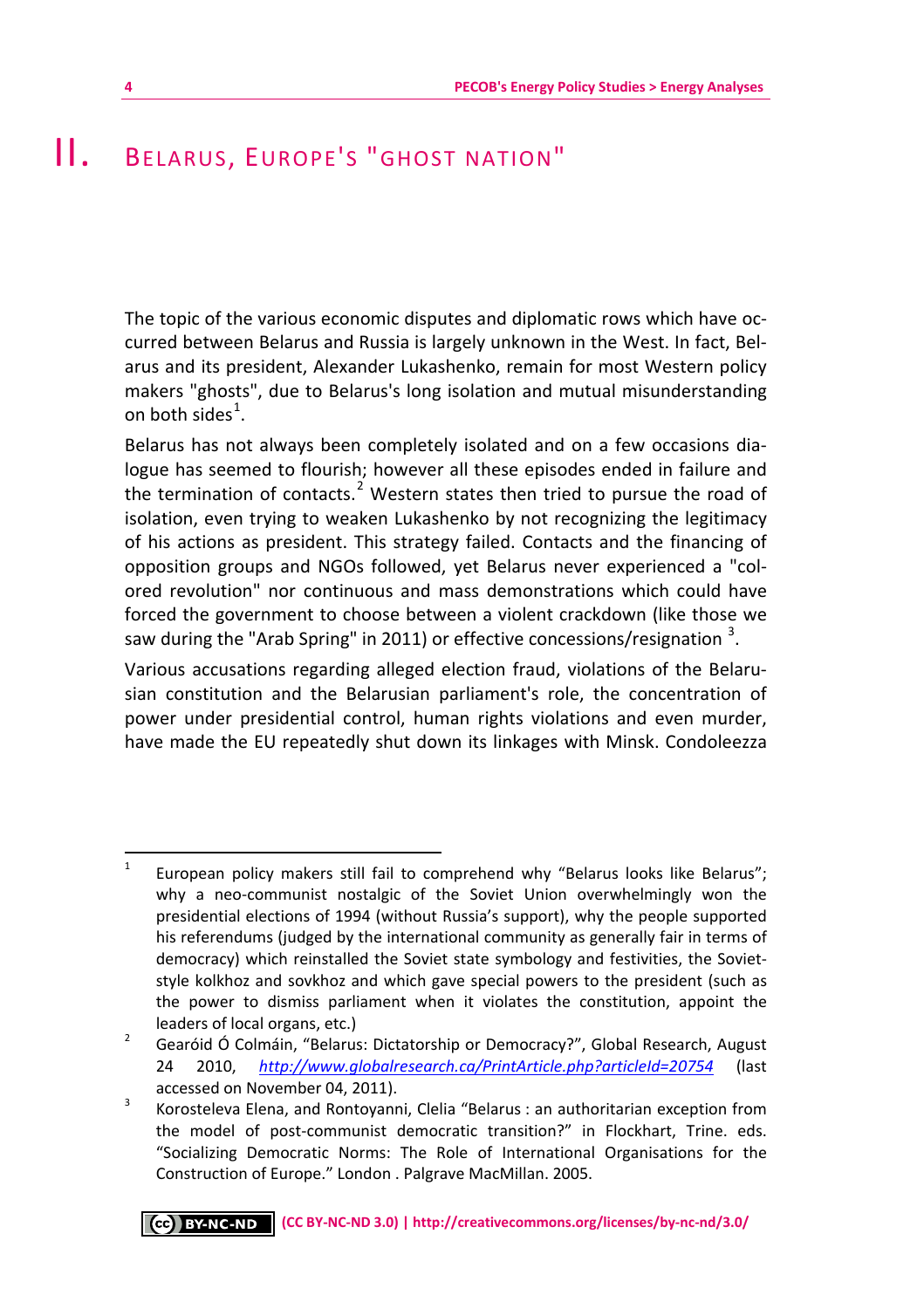Rice proclaimed that Belarus was "the last true remaining dictatorship in the heart of Europe"<sup>[4](#page-4-0)</sup>.

Nevertheless, Lukashenko has consistently won presidential elections since 1994, and has passed all the referendums he called. A very peculiar "Sovietism of the  $21<sup>st</sup>$  century" has become the guiding principle in Belarus, and from the very beginning, its president has seen in the Russian Federation a crucial ally.

<span id="page-4-0"></span><sup>-&</sup>lt;br>4 CNN, "Rice: Russia's Future Linked to Democracy.", April 20, 2005, *http://edition.cnn.com/2005/WORLD/europe/04/20/rice.dougherty/index.html* (last accessed on November 03, 2011).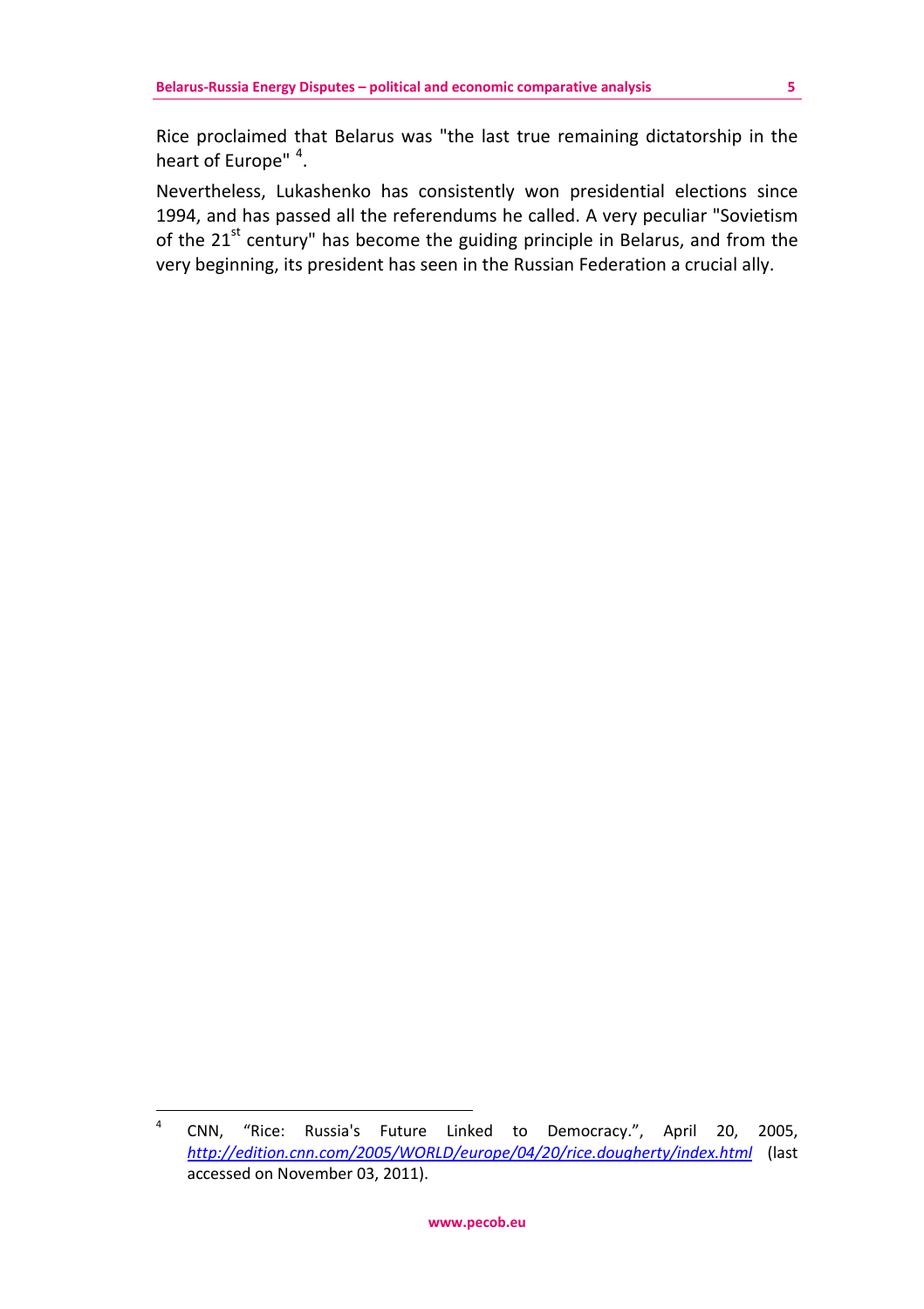#### <span id="page-5-0"></span>III. BELARUS' INTEGRATION WITH A CHANGING RUSSIA

The process of integration between Russia and Belarus began in 1999 under Boris Yeltsin when the two nations reached a very peculiar form of 'unification': the Union State. This was, and is, a supranational union endowed with various legal authorities: the Supreme State Council, the Council of Ministers, Parliament (bicameral) , a Court and House of Audit and an Accounting Chamber. Although the Union State has never met with the necessary impulse to make it really effective, it has never stopped working and particularly on the economic and military level it still has an important relevance. Moreover, on December 8, 1991 Russia (at that time still called RSFSR, Russian Soviet Federative Socialist Republic) and Belarus, along with Ukraine, founded the CIS, Commonwealth of Independent States. Finally, over the last twenty years Belarus has been involved in several Russian-led attempts at economic and military integration, which met with conflicting results: in 1992 the CIS Collective Security Treaty, in 1993 the Economic Union, in 1995 the Customs Union, in 1997 the above mentioned Union State, in 1998 the Customs Union and Common Economic Space, in 2000 the Eurasian Economic Community, in 2002 the Collective Security Treaty Organization, in 2003 the Common Economic Space and in 2007 the Cus-toms Union <sup>[5](#page-5-1) [6](#page-5-2)</sup>.

<span id="page-5-6"></span>The rise of Vladimir Putin dramatically changed the nature of the Russian Fed-eration and its foreign policy<sup>[7](#page-5-3)</sup> <sup>[8](#page-5-4)</sup>. The Kremlin's increasingly confrontational behavior towards the West  $910$  $910$  made Belarus into a crucial pawn in the Kremlin's

<span id="page-5-1"></span><sup>-&</sup>lt;br>5 RIA Novosti, "Customs Union of Russia, Belarus and Kazakhstan.", 2010, *http://en.rian.ru/images/15960/39/159603938.jpg* (last accessed on November 03,  $2011$ ).

<span id="page-5-2"></span>Weinstein Adam, "Russian Phoenix: The Collective Security Treaty Organization.", The Whitehead Journal of Diplomacy and International Relation, Winter/Spring 2007, *http://blogs.shu.edu/diplomacy/files/archives/13-Weinstein.pdf* (last accessed on October 24, 2011).

<span id="page-5-3"></span>Andrei Melville and Tatiana Shakleina, *"Russian Foreign Policy in Transition, Concepts*  and Realities.", Oxford-New York, Central European University Press, 2005.

<span id="page-5-4"></span>Mankoff Jeffrey, "Russian Foreign Policy: The Return of Great Power Politics.", New York, Rowman & Littlefield, 2009.

<span id="page-5-5"></span>A complete deterioration of Russia-US relations came with Washington's invasion of Iraq, but since 2000 the new Russian leadership has had clearly in mind that "some of the expectations for the emergence of new, equitable and mutually beneficial relations of partnership between Russia and the surrounding world, as set forth in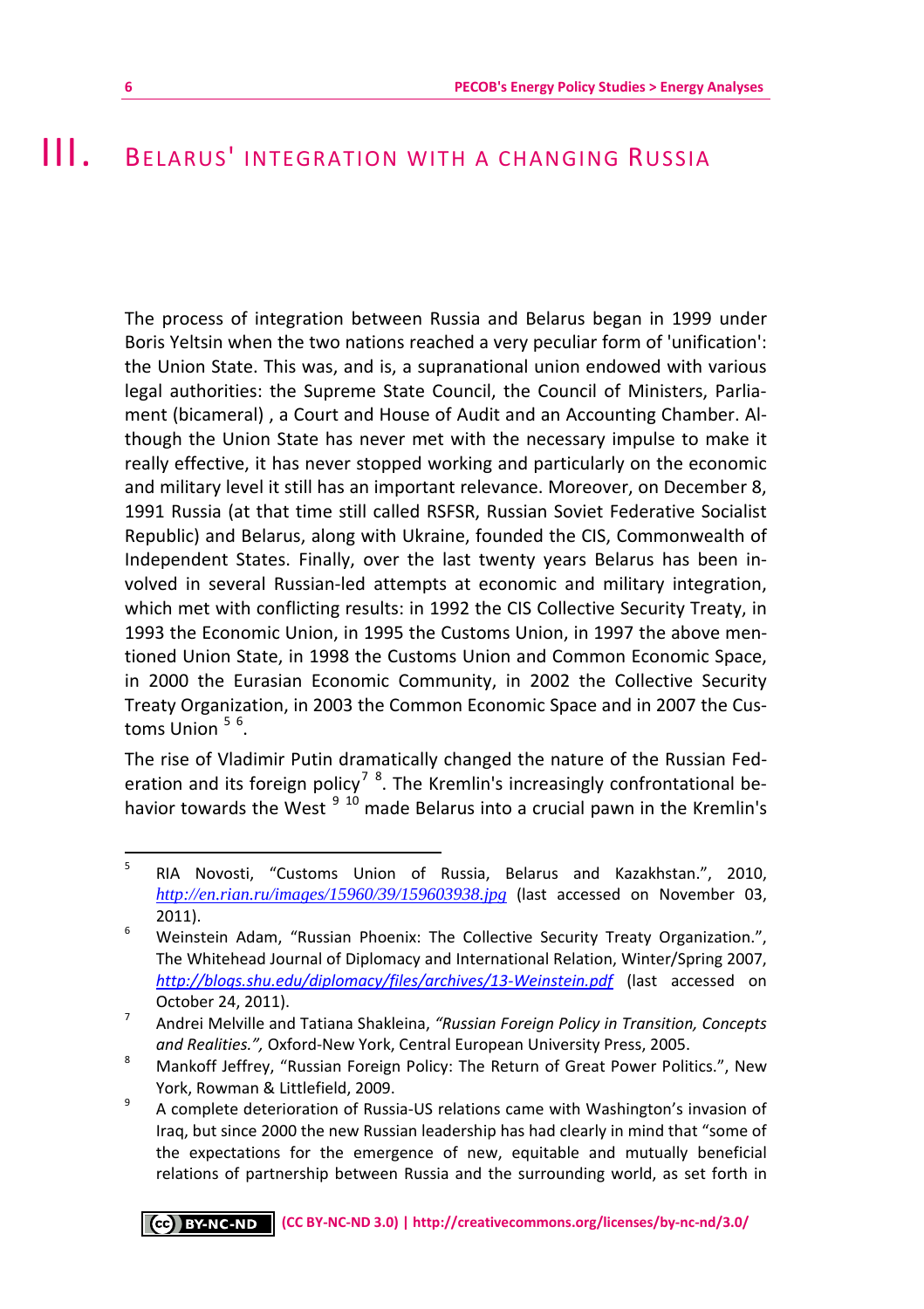security strategy. At the same time, the transformation of the economic giant Gazprom began to create various issues in the economic sphere<sup>[11](#page-6-0) [12](#page-6-1)</sup>.

Gazprom, the world's largest natural gas extractor, is a state owned company which, after Russia's nuclear arsenal, could be considered the most effective weapon in the hands of the Kremlin. The only difference is that Russia has never made use of its nuclear arsenal, while it has repeatedly and extensively used its energy weapon  $13$ .

However, when the words "Gazprom" and "dispute" are pronounced the first thing that comes to mind are the various rows that broke out between Russia and Ukraine after the latter turned its back on Moscow, "conquered" by the Orange Revolution and pro-western political forces. There is no doubt that those events represent the most important and relevant case of the role played by Gazprom in a conflict which followed a path not primarily influenced by economic reasons, but by political calculations<sup>14</sup>. This remains true, but an overfocus on these latter events has overlooked the crucial disputes which emerged between Russia and what is still seen as one of its long-time most reliable allies,  $B$ elarus $^{15}$ .

the Basic Previsions of the Foreign Policy Conception of the Russian Federation [1993], have not materialized" – Foreign Policy concept of the Russian Federation, June 28, 2000 in Andrei Melville and Tatiana Shakleina, eds., *"Russian Foreign Policy in Transition: Concept and Realities.",* New York, Central European University Press, 2005, p. 89. 10 Robert H. Donaldson and Joseph L. Nogee, "The Foreign Policy of Russia, Changing

 $\overline{a}$ 

systems, enduring interests.", M. E. Sharpe, 2009. 11 Marshall I. Goldman, *"Petrostate: Putin, Power and the New Russia.",* Oxford-New

<span id="page-6-0"></span>York. Oxford University Press, 2010. 12 Simon Pirani, *"Russian and CIS Gas Markets and their Impact on Europe."*, Oxford-

<span id="page-6-1"></span>New York, Oxford University Press, 2009.<br>
13 Ibid.<br>
14 Ibid.

<span id="page-6-2"></span> $\frac{14}{15}$  Ibid.

<span id="page-6-4"></span><span id="page-6-3"></span><sup>15</sup> To make a brief comparison: Belarus, besides its membership in the Union State, is member of the CIS (Commonwealth of the Independent States), the CSTO (Collective Security Treaty Organization), the EurAsEc (Eurasian Economic Cooperation Community) and the newly born Customs Union; moreover, Belarus is Dialogue Partner of the SCO (Shanghai Cooperation Organization). Finally, Belarus is considered an 'assured member' of the forthcoming Eurasian Union. Belarus also hosts two Russian radar stations in Hantsavichy and Baranovichi and a naval communication center in Vileyka. To make clear Lukashenko's perspective on such matters, he is reported to have linked "Belarus' ten million people to a human shield for Russia against the West" – *Russian Profile*, "A Problem with the Udder Belarus and Russia Are Tumbling into a Full-Blown Trade War That Can Have Only One Outcome.", June 09, 2009, *http://www.cdi.org/russia/johnson/2009-108-37.cfm* (last accessed on November 05, 2011). U

raine, on the other hand, is a member of CIS, but also of GUAM (Georgia, Ukraine, Moldova, Azerbaijan), an organization which was founded on the idea of creating a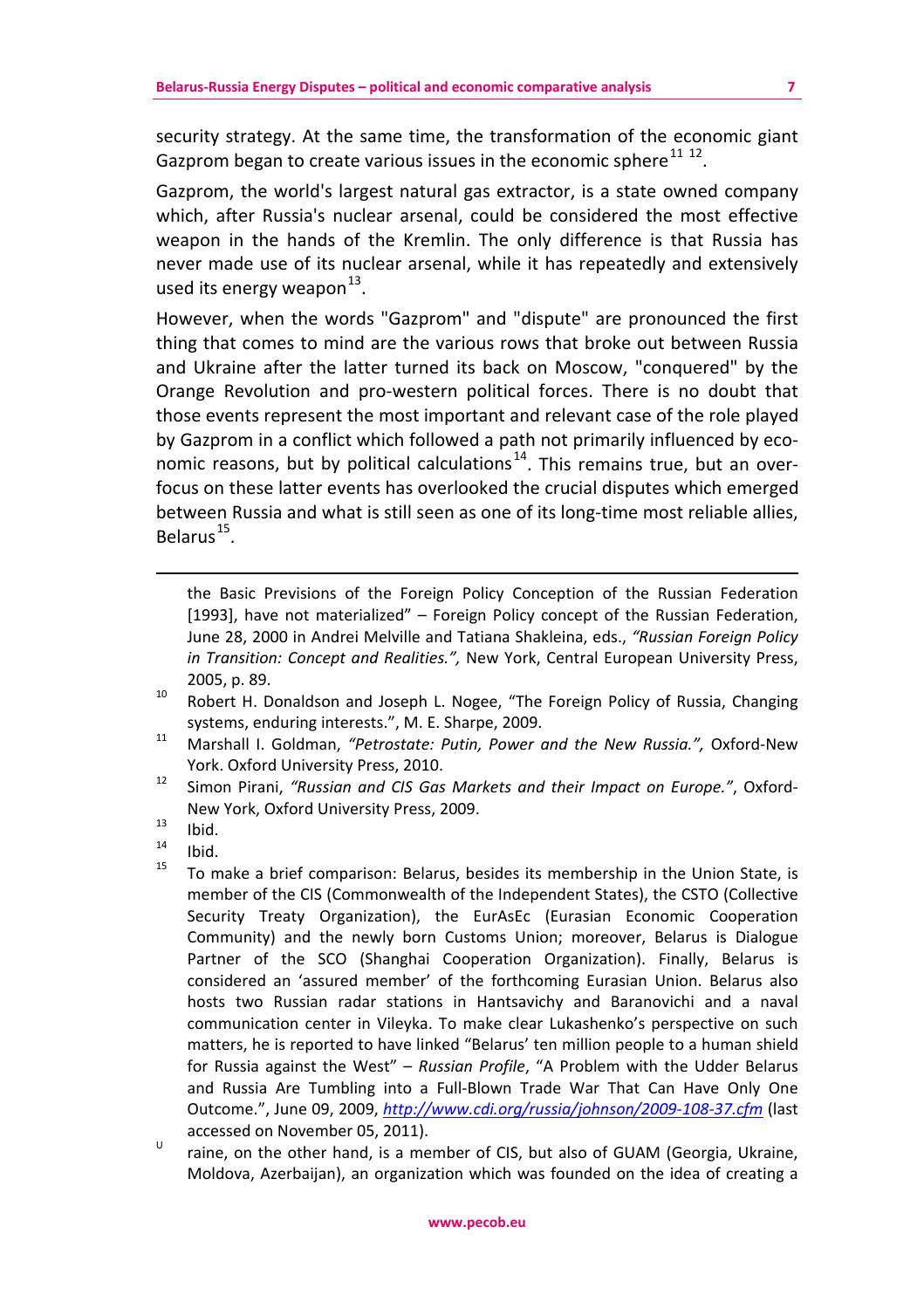#### <span id="page-7-0"></span>IV. THE PUTIN FRA

Putin based the strengthening of his power and a vast set of policies on the pe-troleum industry's revenues<sup>[16](#page-7-1)</sup>. While the oil industry never got completely out of the Kremlin's control, the gas industry was literally plundered in the 1990s; V. V. Putin explicitly said that "the oligarchs will cease to exist as a class" $^{17}$  $^{17}$  $^{17}$  using a typical Marxist-Leninist expression. The renationalization of huge portions of the gas industry, together with the rise of oil and gas prices meant an enormous inflow of wealth into the state's coffers; the crucial element in this process was, however, not only being able to materially possess the extraction and transport companies, but also securing key buyers. In this regard the EU has shown up as the most prominent buyer of Russia's gas and oil: due to Europe's shortage of natural resources, Russia accounted, in 2009, for 32.6% of EU oil imports and 38.7% (2011 data show an increase to 42%) of EU gas imports  $^{18}$ .

The energy partnership between Russia and the EU is as crucial for every European state as it is for the Kremlin: the other side of the coin is that 88% of Russia's oil exports and 70% of its gas exports are directed to the  $EU^{19}$  $EU^{19}$  $EU^{19}$ .

new pole in the post-Soviet area, leaving out Russia (the group became GUUAM after Uzbekistan joined in 1999 and returned GUAM in 2005, after Uzbekistan quit). Ukraine is an observer of EurAsEc, but not a member of CSTO, SCO or of the Customs Union, even if recent developments put Ukraine nearer to the Customs Union and potentially a forthcoming Eurasian Union. Finally, Ukraine hosts the base of the Russian Black Sea Fleet in Crimea, an Autonomous Republic; this base represents the biggest Russian military presence abroad and has been one of the causes of the many disputes between formerly pro-western Ukraine and Russia.<br><sup>16</sup> Ibid.

 $\overline{a}$ 

- <span id="page-7-2"></span><span id="page-7-1"></span>Bahukutumbi Raman, "Decoding Vladimir Putin.", South Asia Analysis Group, March 31, 2000, *http://www.southasiaanalysis.org/%5Cpapers2%5Cpaper112.htm* (last accessed on November 03,2011). 18 Sergey Shmatko and Andris Piebalgs, "The Tenth Progress Report.", Council of
- <span id="page-7-3"></span>Europe, November. 2009, *http://ec.europa.eu/energy/international/bilateral\_cooperation/russia/doc/reports/pro gress10\_en.pdf* (last accessed on September 05, 2011). 19 unther H. Oettinger and Sergey Shmatko, "EU-Russia Energy Dialogue 2000-2010:
- <span id="page-7-4"></span>Opportunities for our future Energy Partnership.", *EU-Russia Energy Dialogue*, 2010. *http://ec.europa.eu/energy/international/events/doc/2010\_11\_22\_eu\_russia\_anniversa ry\_report\_en.pdf* (last accessed on September 06, 2011).

**(CC BY-NC-ND 3.0) | http://creativecommons.org/licenses/by-nc-nd/3.0/**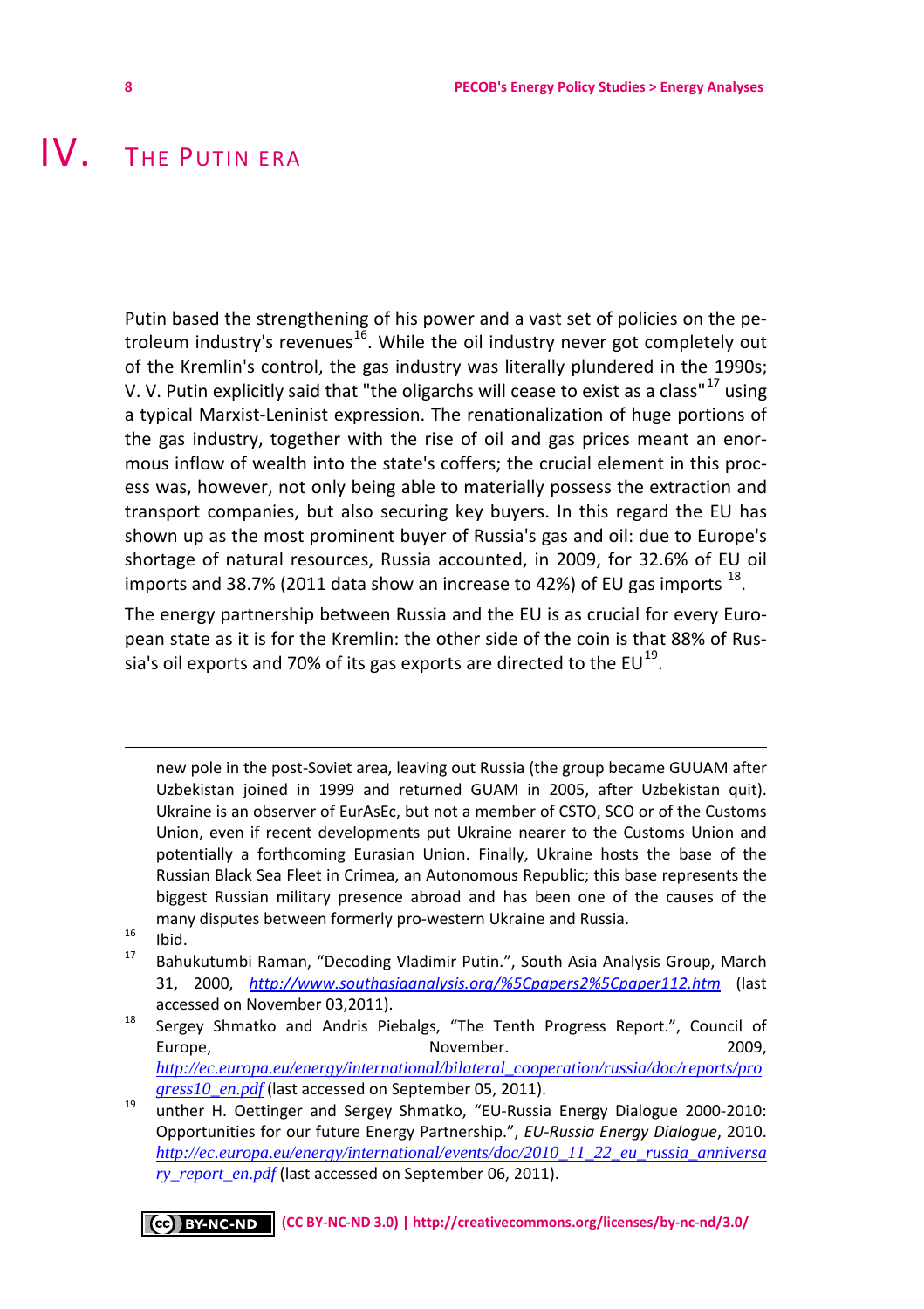#### <span id="page-8-0"></span>**V.** THE 2004, 2007, AND 2010 CRISES

Since the 1990s Minsk has paid a highly discounted price for Russian gas and oil (close to the Russian internal market price) , due to various prospects of integration; however, from the beginning of the new millennium the new Russian leadership turned more economy-focused in these matters and set two main conditions regarding its energy partnership with Belarus: a gradual increase in prices and the acquisition of a large portion of the Belarus state gas transportation company (Beltransgaz)<sup>20</sup>.

The crisis of 2004 erupted in January when the terms set by Gazprom for Belarus to sign a contract regarding gas prices expired. Russia's proposal was to increase the price from \$30 to \$50 per TCM (thousand cubic meters) , but Belarus refused; moreover, after Russia agreed to buy 50% of Beltransgaz a serious disagreement emerged on the price for this stake: while the Kremlin declared itself ready to pay \$500-600 million, Minsk asked for \$5-6 billion. The crisis deepened when Gazprom stopped its exports to Belarus; however, the latter was able to sign short-term contracts with other suppliers and managed to persist in its refusal. The worst moment of the confrontation came in February, when Belarus started to siphon off natural gas in transit to EU countries: Russia did not wait long to respond but stopped all transit of natural gas to the EU via Belarus. Shortly after, however, when Belarus signed a contract with another company for \$46.68 per TCM, the confrontation rapidly came to an end, with Russia resuming gas supplies to Europe and Gazprom signing a contract for \$46.68 per TCM with the Belarusian authorities. Moreover, the two parties gave the task of defining an appropriate price for the sale of 50% of Beltransgaz to an outside consultancy firm. Together with these measures, political relations rapidly and easily improved  $21$ .

Nevertheless, in 2007, once more in January, another dispute arose, this time concerning not only gas but also oil. The gas dispute emerged because of a debt of \$456 million Belarus owed Gazprom: the latter threatened to decrease its gas supply to Minsk by 45% if the debt would not have been paid, but Belarus managed to pay the bulk of this debt on time, thus buying more time to pay it off in full and avoid sanctions. The oil dispute regarded the fact that Transneft

<span id="page-8-2"></span><span id="page-8-1"></span><sup>20</sup>  $\frac{20}{21}$  Ibid.

<sup>21</sup> *BBC News*, "Russia 'to Restart' Full Gas Supplies after Belarus Row.", June 24, 2010, *http://www.bbc.co.uk/news/10400911* (last accessed on November 2, 2011).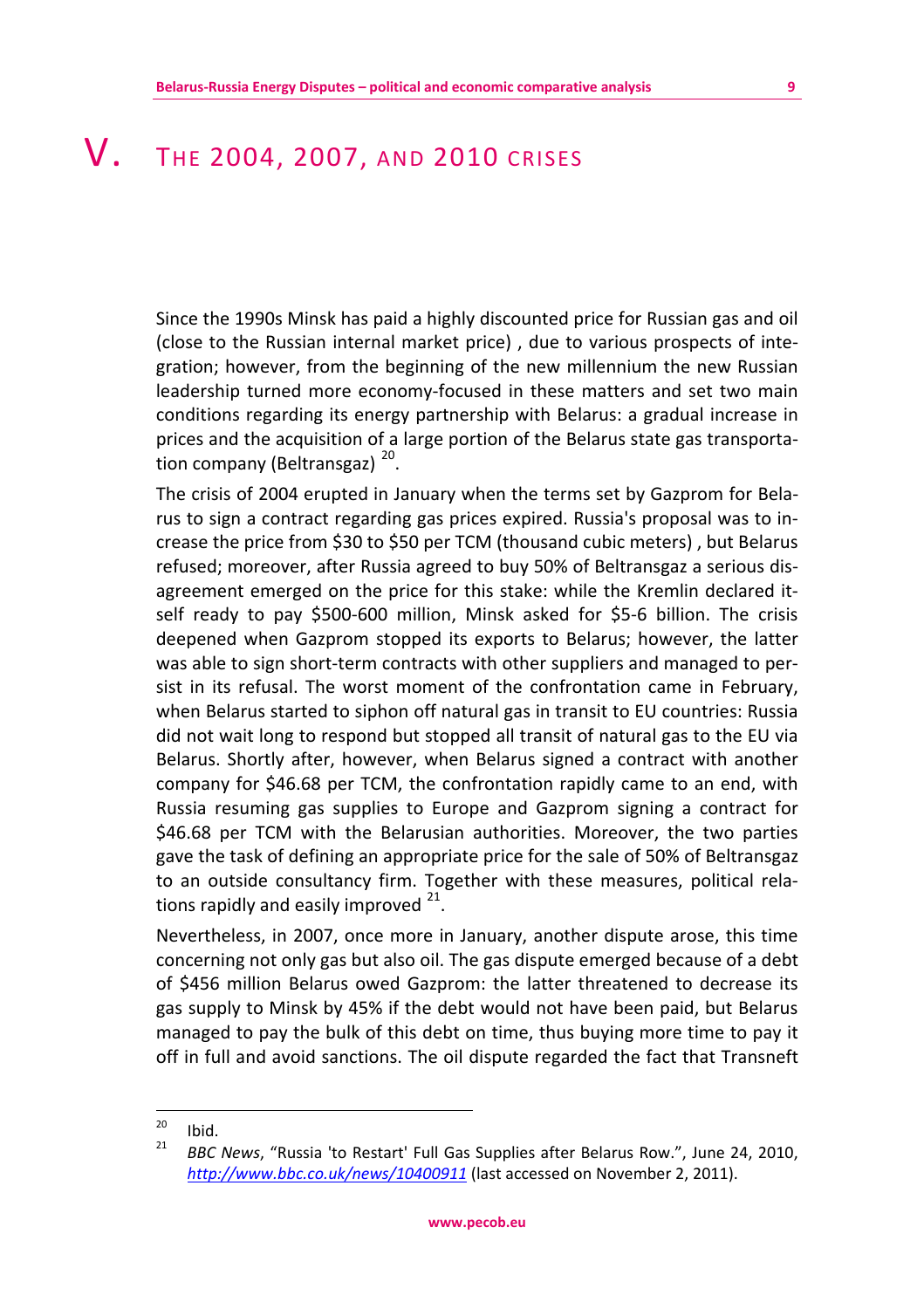stopped pumping oil in the Druzhba pipeline, due to the Belarusian proposal to tax Russian oil transit \$45/tonne; afterwards, the Belarusian authorities revoked this proposal and Transneft resumed oil transit  $^{22}$ .

In spite of all this, the same year, Belarus obtained a crucial "victory": Gazprom paid 50% of Beltransgaz for \$2.5 billion, which was the minimum price set by Belarus, while Gazprom initially affirmed it would have paid four times less<sup>[23](#page-9-1)</sup>.

Far from being over, a disagreement between Moscow and Minsk over energy emerged once again three years later. In June 2010 a critical row exploded once again over natural gas prices and transit fees. The confrontation erupted because of crossed debt payment requests coming from Russia and Belarus. Both nations stated that the other one was claiming an exaggerated amount and Minsk's refusal to pay Gazprom the sum it claimed, encountered Gazprom's decision to cut its natural gas supplies to Belarus by 60%.

The debt Minsk contracted was due to the fact that Russia increased gas prices in 2009 from \$150 to \$169.20 per TCM and in 2010 to \$184.80 per TCM, but Belarus went on paying \$150 per TCM. Belarus request for cheaper prices was once more linked to its membership into the Union State and into the Customs Union, approved on the  $1<sup>st</sup>$  of January 2010 (which Belarus even threatened to abandon at the lowest point of the crisis<sup>24</sup>)<sup>[25](#page-9-3)-[26](#page-9-4)</sup>. Moscow, on the other hand, owed Minsk a conspicuous debt coming from unpaid gas transit fees.

While Moscow calculated that Minsk owned Gazprom \$192 million, Belarus said the real amount of the debt amounted to \$187 million and transferred it to the Russian gas giant. At the same time Minsk reported that Moscow's transit fee debt was equal to \$260 million, however Gazprom paid just \$228 million  $^{27}$ .

<span id="page-9-0"></span> $22$ 22 HIS, "Belarus Cancels Oil Transit Tax; Druzhba Oil Deliveries Resumed.", November 01, 2007, *http://www.ihs.com/products/global-insight/industry-economicreport.aspx?ID=106598518&pu=1&rd=globalinsight\_com* (last accessed on November 04, 2011).<br>
<sup>23</sup> Ibid.

<span id="page-9-1"></span>

<span id="page-9-2"></span>Belarus' threats of retaliation to international organizations it is a member of and in which Russia plays a hegemonic role was not new. In 2009 Belarus experienced a severe diplomatic crisis with Russia, when the first one refused to recognize the independence of South Ossetia and Abkhazia; subsequently the Kremlin froze a \$500 million loan which it had previously given as guaranteed to Minsk and Lukashenko

<span id="page-9-3"></span>refused to take part in Moscow's CSTO summit. 25 Reuters, "UPDATE 4-Belarus buys one week's respite in Russia gas row.", August 03, 2007, *http://www.reuters.com/article/2007/08/03/gazprom-belarus-settlementidUSL0347959120070803* (last accessed on November 02, 2011). 26 *BBC News*, "Belarus 'clears gas debt with Russia.", June 23, 2010,

<span id="page-9-4"></span>*http://www.bbc.co.uk/news/10395370* (last accessed on November 04, 2011). 27 Ibid.

<span id="page-9-5"></span>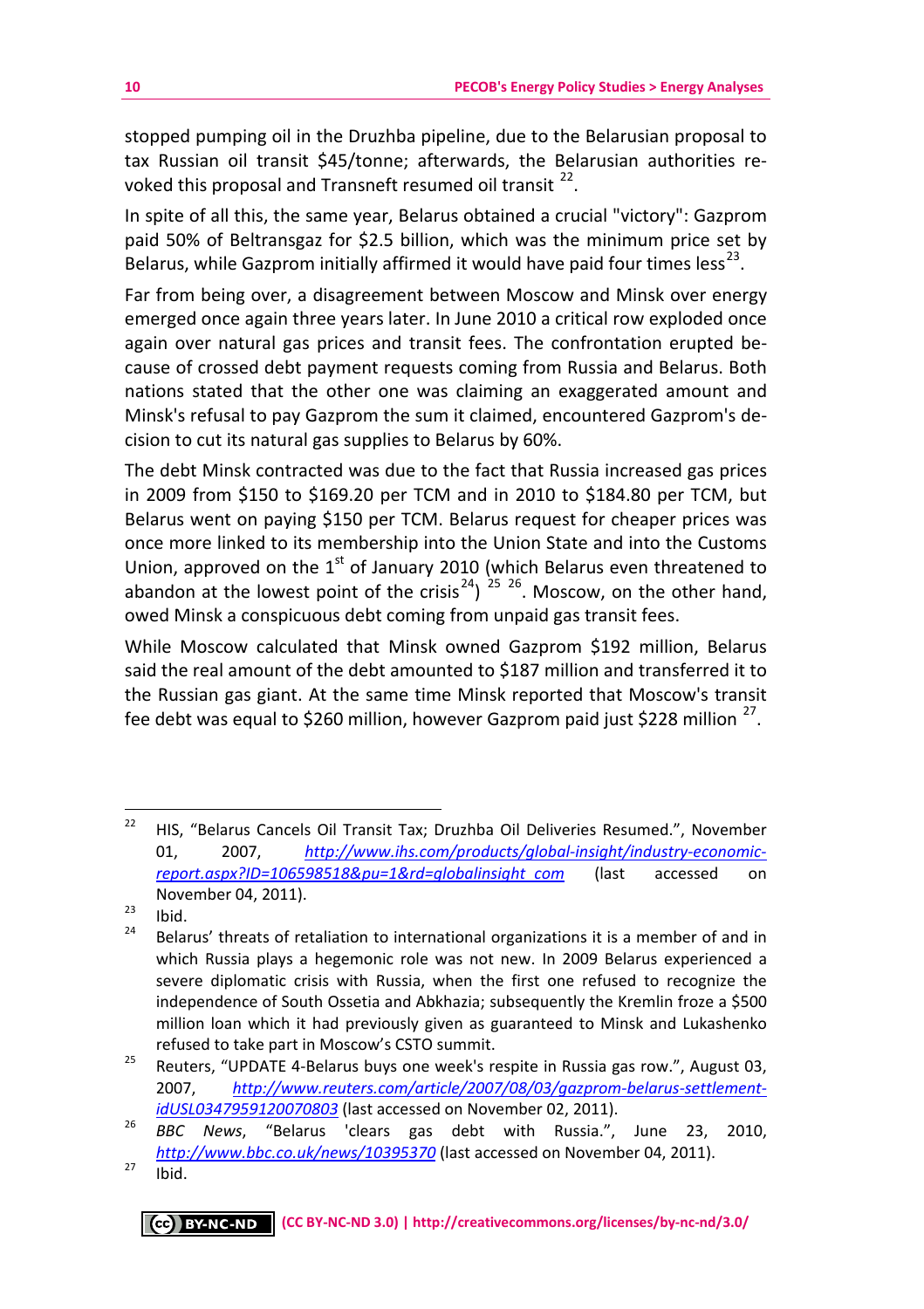### <span id="page-10-0"></span>VI. INTERPRETATION AND COMPARATIVE ANALYSIS

In this last section we will analyze and define the main causes of the three crises outlined above.

The economic factors leading to the first two crises have already been explained: Russia's power as an energy exporter exists only when these energy resources get allocate, and the Kremlin's reliability in gas and oil transport has been repeatedly called into question. The political aspect of this issue is Russia's economic reliance on petroleum revenues for its stability and growth.

The Belarus-Russian crisis of 2010 appears to be more complex. On the one side we could easily say that economic factors again played a crucial role in 2010: once again gas prices and transit fees were in the spotlight and again, different perceptions of economic integration were at the basis of the debt which generated the dispute. However, on the other side, in 2010 we can see again one of the crucial elements which characterized the Russia-Ukraine disputes: the crisis might have broken out anyway but, in our opinion, political reasons (in this case the growing political distance between Minsk and Moscow on crucial matters) , played an accelerating role or even a detonating one.

A factor that deepened the crisis in 2010 was the 2009 diplomatic crisis which took place between Moscow and Minsk. As mentioned before, the crisis erupted in the aftermath of the 2008 South Ossetia war when Belarus refused to recognize the independence of South Ossetia and Abkhazia. Lukashenko stated that Moscow would have granted a \$500 million loan to Belarus if it had recognized the independence of these two former Georgian breakaway repub $lics<sup>28</sup>$ . This accusation angered Moscow even more.

Moreover, another key dispute between Russia and Belarus exploded a few months before the energy one, regarding Kyrgyzstan. Kyrgyz President Kurmanbek Bakiyev was ousted after the country was stormed by protests, which grew in violence the more violently they were repressed. 'He who lives by the sword dies by the sword', we could say, as Bakiyev came to power after the previous President, Askar Akayev, was ousted during the so called "Tulip Revolution".

<span id="page-10-1"></span> $28$ <sup>28</sup> *Russian Profile*, "A Problem with the Udder Belarus and Russia Are Tumbling into a Full-Blown Trade War That Can Have Only One Outcome.", June 09, 2009, *http://www.cdi.org/russia/johnson/2009-108-37.cfm* (last accessed on November 04, 2011).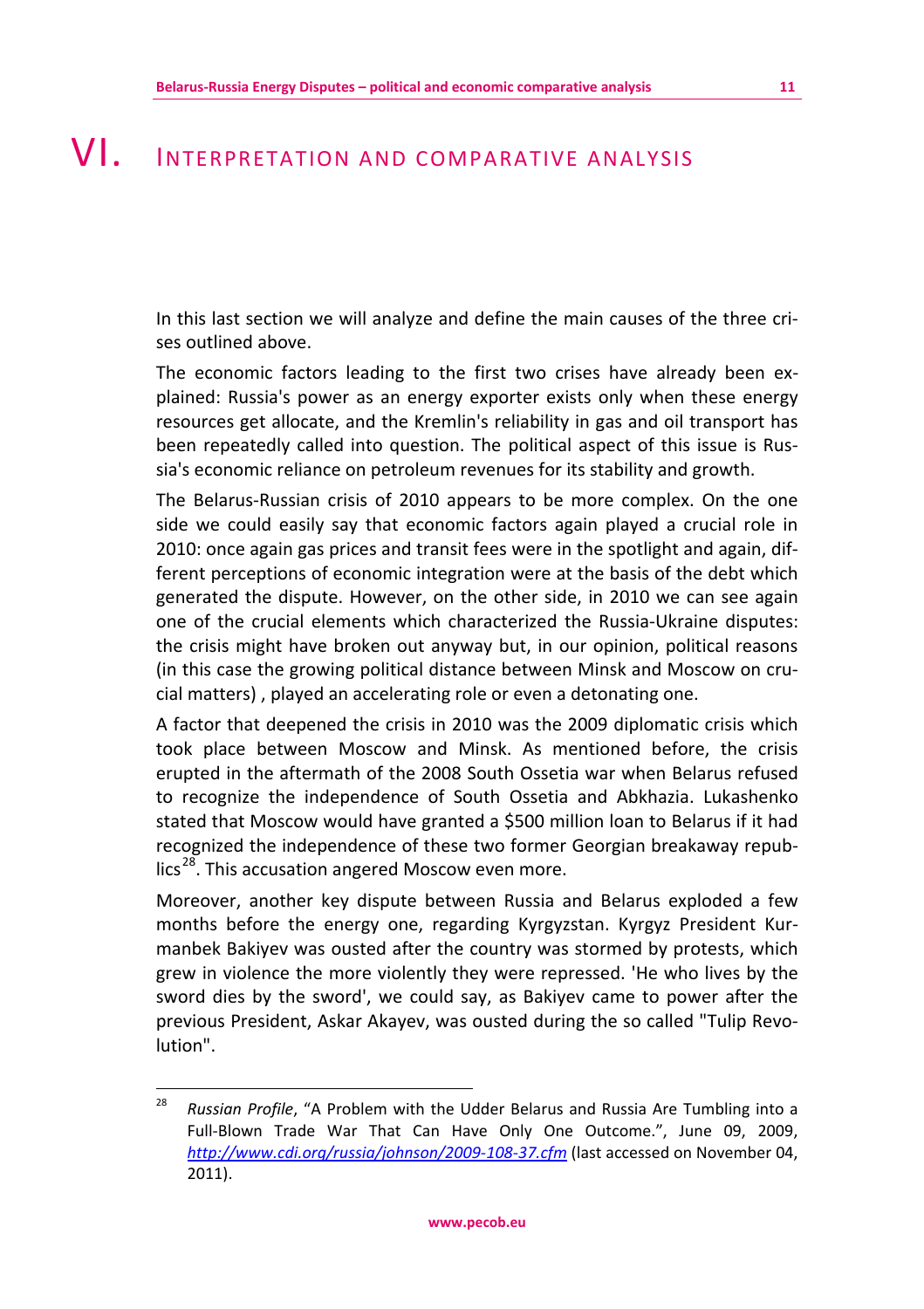Moscow reacted to the "Tulip Revolution" by giving refuge to Akayev, but soon found a way to deal with Bakiyev. The demise of the latter, however, met with far less sorrow than the one of his predecessor on the part of Russia, and Moscow hurried to recognize the new leadership of Kyrgyzstan as legitimate; however, in the process the Kremlin encountered Lukashenko. The Belarusian president not only hosted Bakiyev and his family, but even let him hold a press conference in which he reaffirmed that he did not step down and still considered himself the legitimate president of Kyrgyzstan. Serious ethnic clashes then broke out in Kyrgyzstan involving the Uzbek minority, which was repeatedly attacked. The new Kyrgyz authorities directly accused Bakiyev, others accused Al Qaeda and Russia did not hide its irritation with Lukashenko's attitude towards Bakiyev.

This crisis once more had an effect on the CSTO, as Belarus again questioned its effectiveness, which actually proved to be rather limited, as both Roza Otun-bayeva<sup>[29](#page-11-0)</sup>, the interim Kyrgyz president until 2011, and Bakiyev<sup>30</sup> himself asked the CSTO to send a peacekeeping force. The CSTO Secretary General at first refused, only to admit soon after that the organization he chairs could have done more  $31$ .

We are convinced that Lukashenko's opinion regarding the Russian intervention in South Ossetia and the Kyrgyz uprising were increasingly seen as too autonomous and distant from Moscow's line by the Kremlin; we are furthermore convinced that this played a key role in the explosion of the crisis. In 2010 political matters were not overshadowed by economic ones, but had an active role in worsening the crisis and, possibly, drove the Russian leadership to take harsher actions than what they would have done without the presence of these political elements.

Finally, we would like to draw a comparison between the Belarusian and the Ukrainian cases. Ukraine's situation shows both differences and similarities with Belarus's. Economically speaking, on the one hand Ukraine was also granted a reduced gas price in the 1990s, which was then increased by Gaz-prom<sup>[32](#page-11-3)</sup>. On the other hand, since the 1990s Kiev has received large quantities

<span id="page-11-0"></span><sup>29</sup> ulkar Isamova., "Moscow-led bloc may try to quell Kyrgyz clashes.", Reuters, June 14, 2010, *http://uk.reuters.com/article/2010/06/14/uk-kyrgyzstan-violence-*

<span id="page-11-1"></span>*idUKTRE65A5PA20100614* (last accessed on November 09, 2011). 30 Russia Today, "Cases of cash paid for Kyrgyz unrest – former president.", June 17, 2010, *http://rt.com/politics/former-kyrgyz-president-akayev/* (last accessed on

<span id="page-11-2"></span>November 09, 2011). 31 Miriam Elder, "Kyrgyzstan tests Russia's regional commitments.", Global Post, June 15, 2010, *http://www.globalpost.com/dispatch/russia/100614/kyrgyzstan-ethnic-*

<span id="page-11-3"></span>*violence* (last accessed on November 12,2011). 32 IEA, "Ukraine 2006 – Energy Policy Review.", 2006, *http://www.iea.org/textbase/nppdf/free/2006/ukraine2006.pdf* (last accessed on November 03,2011).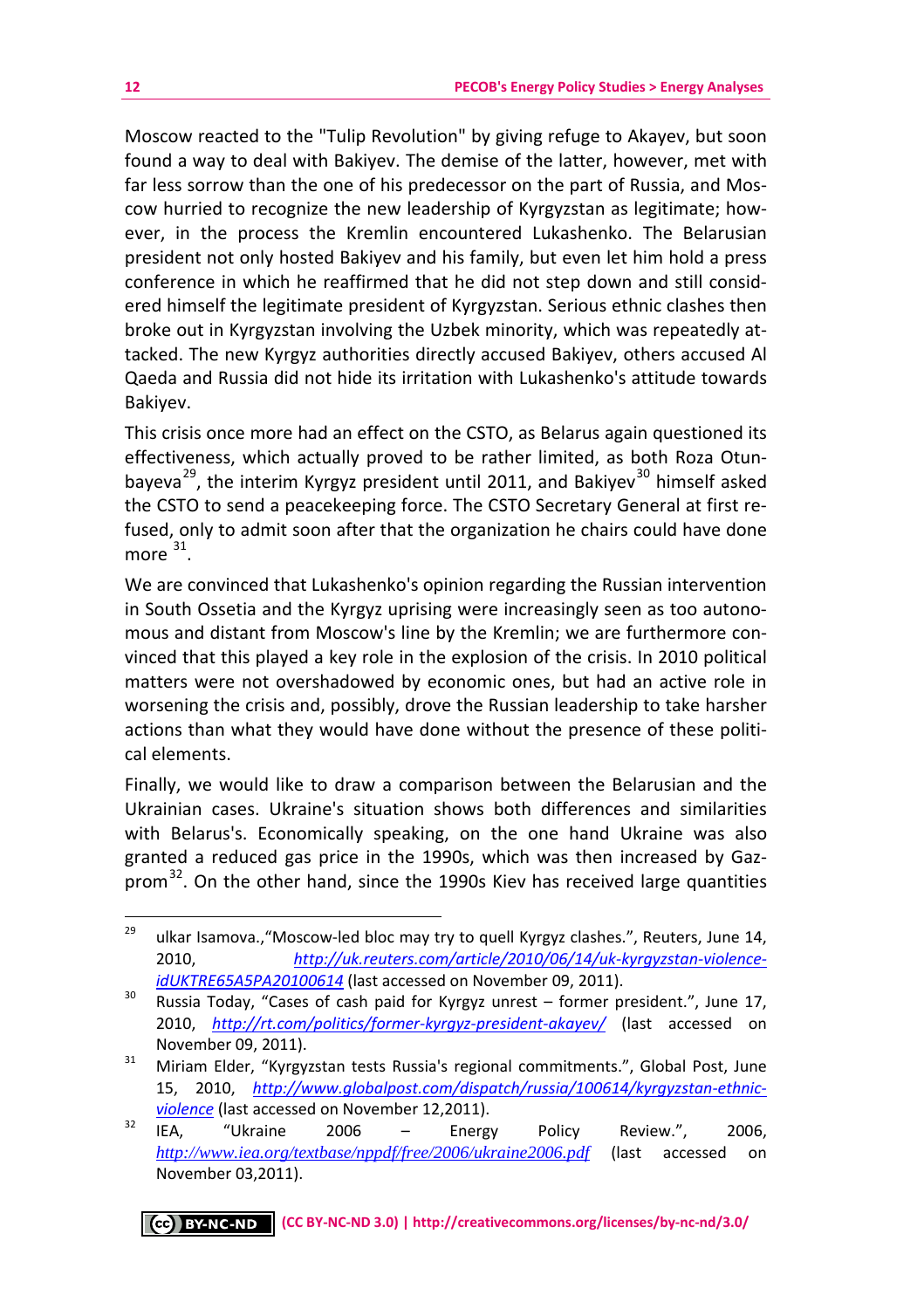of gas from Moscow in exchange for Russia's use of Ukraine's pipeline system, since Ukraine has always played a key role in directing Russia's gas to EU coun-tries<sup>[33](#page-12-0)</sup>. This can be explained with the following data: in 2004-2005, 80% of Russia's gas exports to Europe transited through Ukraine [34](#page-12-1). However, politically speaking, Kiev and Minsk could not be more different: although Lukashenko has always tried to maintain a certain degree of autonomy from the Kremlin, thus opening itself up to a number of disputes over various matters, Belarus never turned its back to Russia. In 2005 the "Orange Revolution" made Ukraine into a very serious and immediate threat for Russia from many points of view: Kiev's NATO membership aspiration represented a paramount security challenge to Russia, while once more Ukraine's key role in Russia's economic fortunes threatened to jeopardize it.

Already in the 1990s Ukraine had been accused of siphoning Russian gas directed to Europe and Kiev's debt with the Kremlin reached \$2.8 billion  $35$ . From 2005 until 2009 a series of crises and disputes erupted between Moscow and Kiev regarding unpaid debts, gas prices, accusations regarding alleged stolen gas reserves and gas siphoning. Russia repeatedly reduced its gas supplies to Ukraine and, mostly in January 2009, this severely affected the volume of sup-plies directed to various east European EU countries<sup>[36](#page-12-3)</sup>.

Moscow and Kiev repeatedly accused each other and filed various lawsuits. Some international experts blamed Russia  $37$  and others Ukraine  $38$ , but most agreed on the idea that political issues influenced at least some acts on both sides, which worsened or even caused some of the various rows (the Ukrainian leadership was also sharply split on various energy issues)  $39\frac{40}{1}$  $39\frac{40}{1}$  $39\frac{40}{1}$  $39\frac{40}{1}$ .

In conclusion, we believe that the Ukrainian case can be roughly compared to the 2010 Russia-Belarus dispute, while the 2004 and 2007 crises between Russian and Belarus remind us more of those in the 1990s which involved Moscow and Kiev when Ukraine was not the Kremlin's opponent.

<span id="page-12-0"></span> $33$ 

 $\frac{33}{34}$  Ibid.  $\frac{34}{35}$  Ibid.

<span id="page-12-2"></span><span id="page-12-1"></span> $\frac{35}{36}$  Ibid.

<span id="page-12-3"></span> $\frac{36}{37}$  Ibid.

<span id="page-12-4"></span><sup>37</sup> *International Herald Tribune,* "Russia accuses Ukraine of siphoning gas to Balkans.", January 02, 2009, *http://www.iht.com/articles/ap/2009/01/02/europe/EU-Russia-*

<span id="page-12-5"></span>*Ukraine-Gas.php* (last accessed on November 03, 2011). 38 *RFE/RL*, "Russia, Ukraine Envoys In Brussels For Gas Talks With EU.", January 08, 2009, *http://www.globalsecurity.org/military/library/news/2009/01/mil-090108 rferl01.htm* (last accessed on November 02, 2011).<br> **bid.** 

<span id="page-12-7"></span><span id="page-12-6"></span>

Simon Pirani, Jonathan Stern and Katja Yafimava, "The Russo-Ukrainian gas dispute of January 2009: a comprehensive assessment.", *Oxford Institute for Energy Studies,* October 13, 2009, *http://lepii.centredoc.fr/opac/doc\_num.php?explnum\_id=125* (last accessed on November 04, 2011).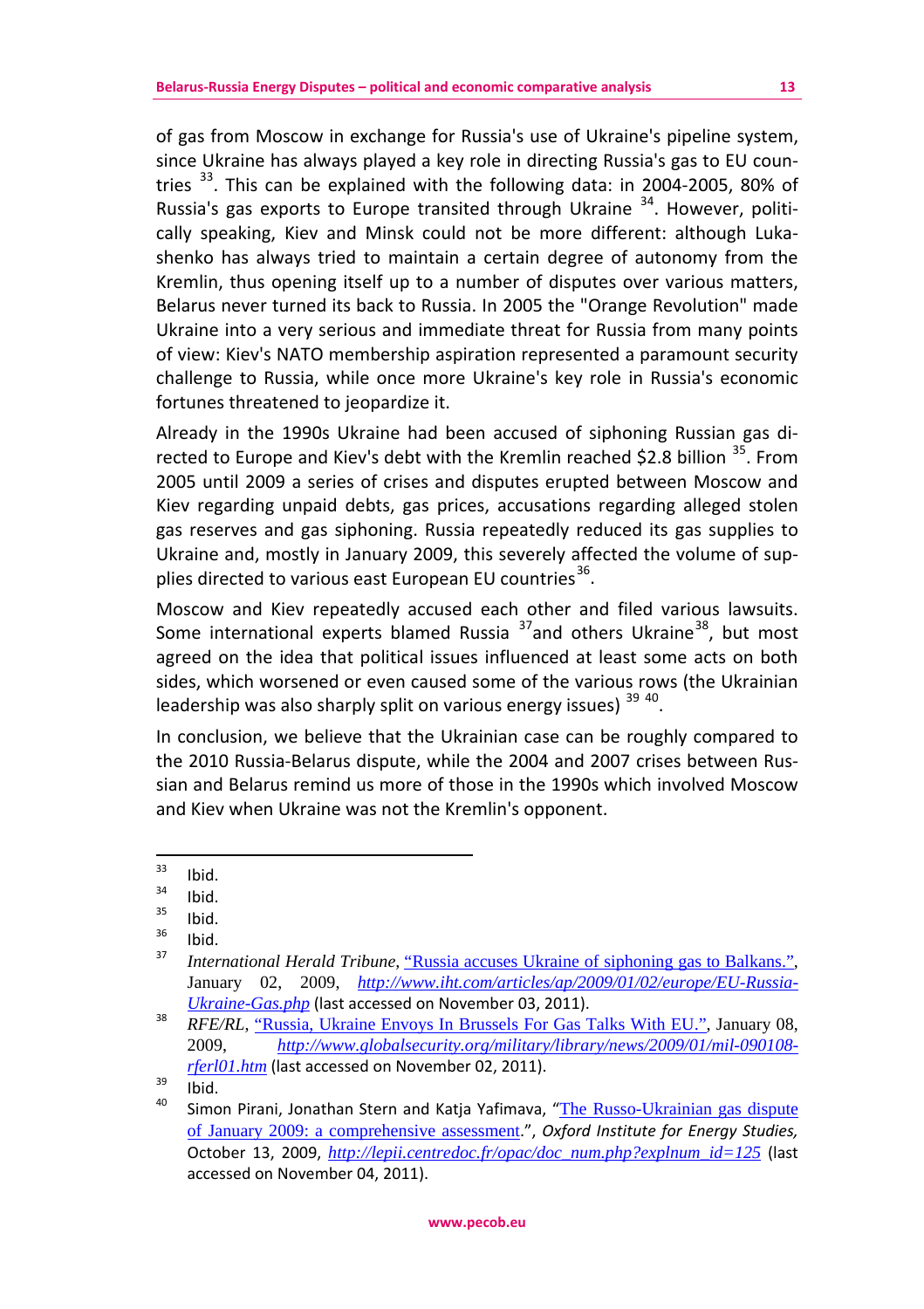#### <span id="page-13-0"></span>VII. FUTURE SCENARIOS

According to what has been described in this paper and recent developments we can try to foresee possible future scenarios. Two major elements need to be taken into consideration. First, in our opinion integration in the post-Soviet area will proceed and potentially encounter a new impulse (the crisis of the EU, together with increasing political distance, seem to be pushing Ukraine more and more towards the Customs Union<sup>[41](#page-13-1)</sup>). Moreover, starting from the 1<sup>st</sup> of January 2012<sup>42</sup> Russia, Belarus and Kazakhstan, as part of the Customs Union, will introduce a single economic space. Secondly, in November 2011 Gazprom acquired the totality of Belarusian Beltransgaz (after Belarus was granted an as yet unknown discount on Russian gas and oil for 2012) .

These two elements combined mean that from an economic point of view, the possibility of new energy crises erupting should dramatically decrease. More coordination, common decision-making, incentives and facilitation, due to the single economic space coming into effect, plus the change of ownership of the Belarusian pipeline operator, all support our thesis.

However, if we look at the topic from a political point of view we cannot avoid noticing that the whole process of integration among post-Soviet countries is still very fragile: in every aspect much still needs to be achieved. The CSTO is more a purpose than a reality (as the Kyrgyz crisis has highlighted) . The Union State is following the same path and there were even rumors about Russia and Belarus being willing to put an end to this Union. The Customs Union can only be declared to really exist if after the  $31<sup>st</sup>$  of December 2011 we will effectively see the birth of a single economic space. And finally, the Eurasian Union remains for now just a project, which should follow the Customs Union, still in the trial stages $43$ .

<span id="page-13-1"></span><sup>41</sup> <sup>41</sup> *RIA Novosti*, "Ukraine may turn to Customs Union if EU talks fail - minister.", October 18, 2011, *http://en.rian.ru/business/20111018/167807463.html* (last accessed on November 24, 2011).<br><sup>42</sup> International Congress of Industrialists and Entrepreneurs, "From the Customs Union

<span id="page-13-2"></span>to the Common Economic Space: Interests of Business.", July 12, 2011 *http://icie.info/?id=369* (last accessed on November 04, 2011).<br>43 BBC News, "Russia Sees Union with Belarus and Kazakhstan by 2015.", November 18,

<span id="page-13-3"></span><sup>2011,</sup> *http://www.bbc.co.uk/news/world-europe-15790452* (last accessed on November 22, 2011).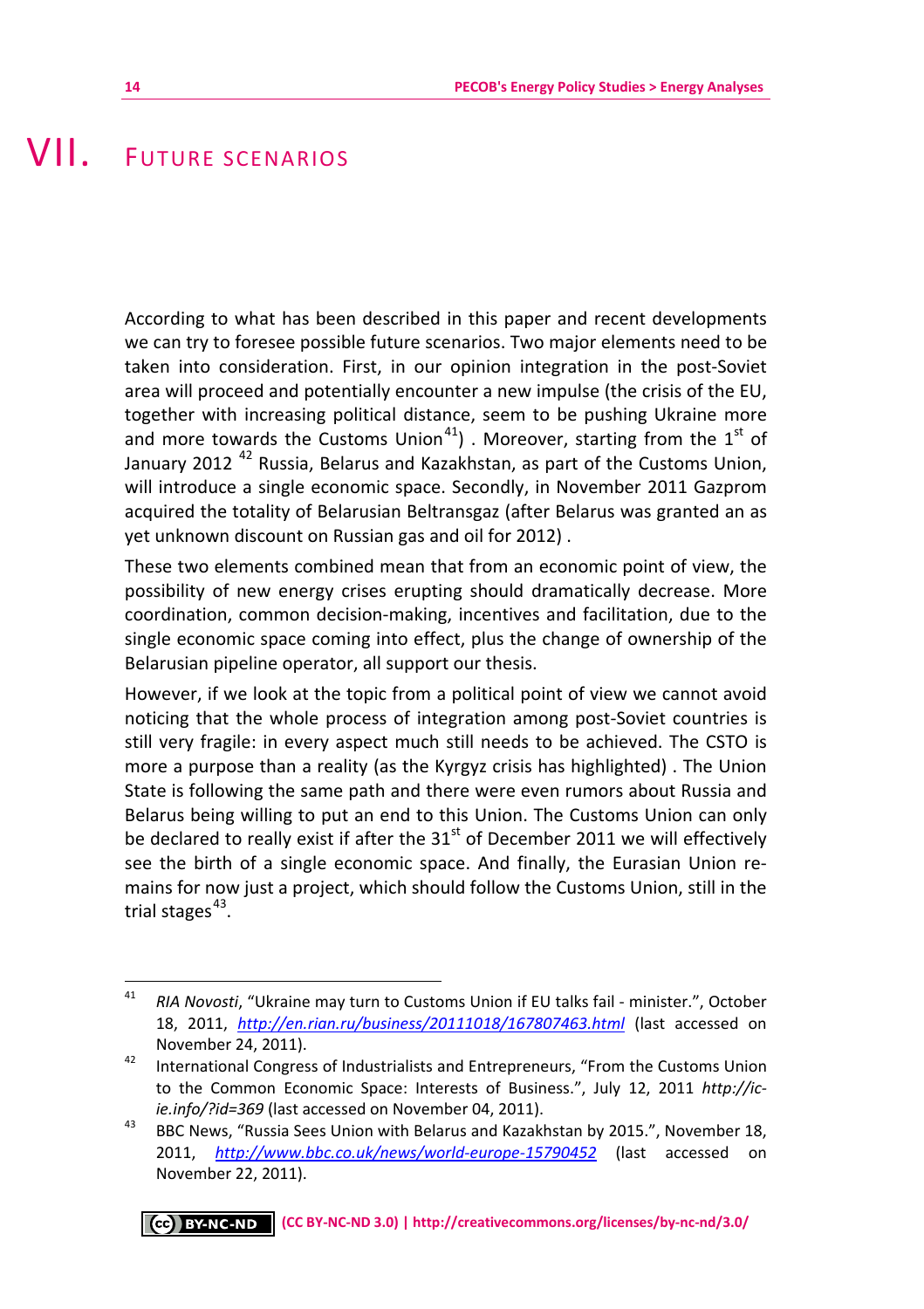Moreover the whole post-Soviet area is far from being stabilized: the situation in Georgia is in a deadlock; other "frozen conflicts" still remain blocked; Central Asian states, as the Kyrgyz and the more recent Kazak experiences show us, could still be subject to turmoil; the internal situation in Ukraine is getting more and more tense, with the government and the opposition becoming extremely polarized. All these elements tell us that the doors for possible future political crises are still open and as this paper demonstrates, not only for Ukraine, but also for Belarus, political factors have had major implications in shaping and even provoking energy disputes.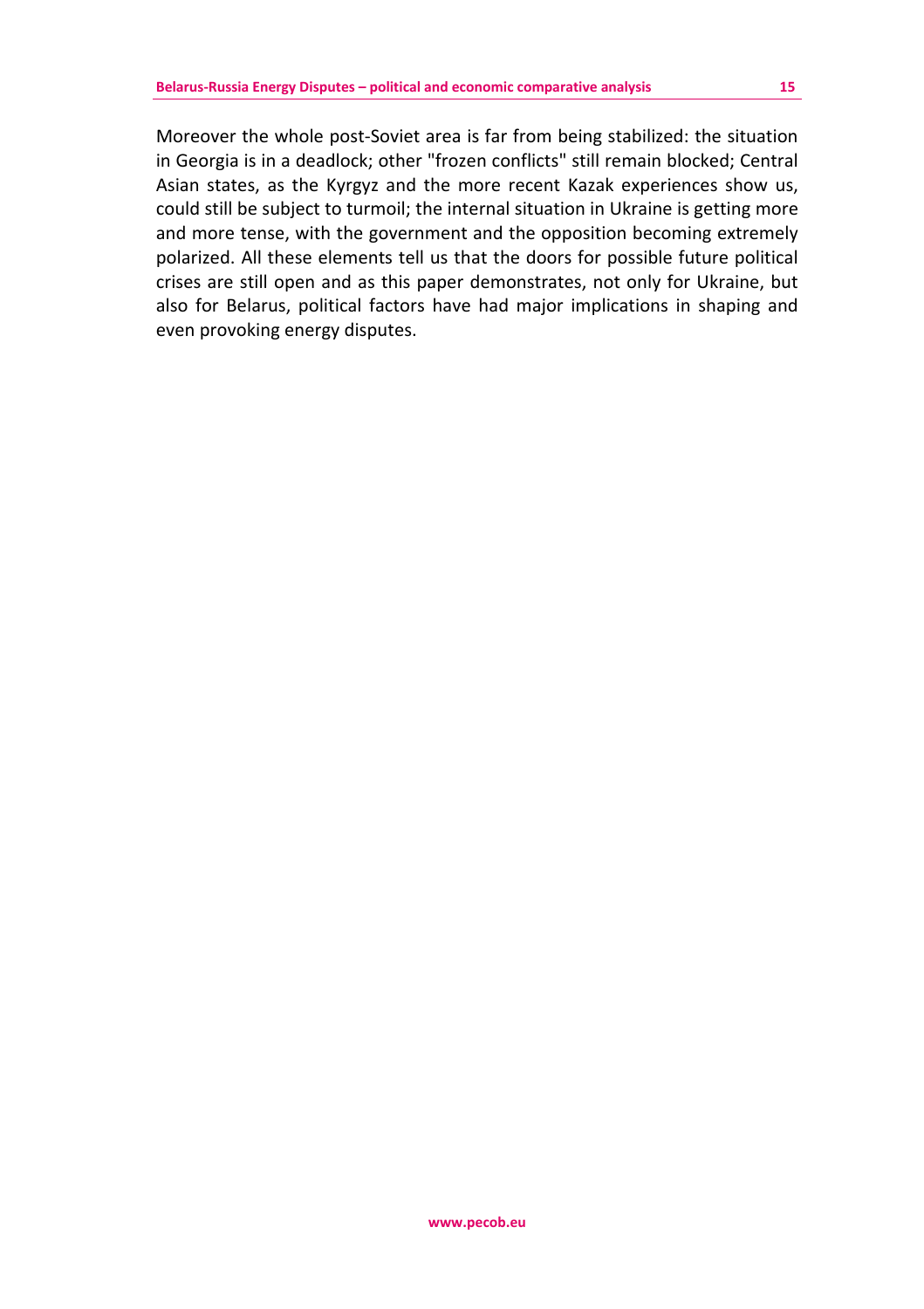#### <span id="page-15-0"></span>**BIBLIOGRAPHY**

Andrei Melville and Tatiana Shakleina, *"Russian Foreign Policy in Transition, Concepts and Realities.",* Oxford-New York, Central European University Press, 2005.

Bahukutumbi Raman, "Decoding Vladimir Putin.", *South Asia Analysis Group*, March 2000, 2000, 2000, 2000, 2000, 2000, 2000, 2000, 2000, 2000, 2000, 2000, 2000, 2000, 2000, 2000, 2000, 20 *http://www.southasiaanalysis.org/%5Cpapers2%5Cpaper112.htm* (last accessed on November 03,2011) .

*BBC News*, "Belarus 'clears gas debt with Russia.", June 23, 2010, *http://www.bbc.co.uk/news/10395370* (last accessed on November 04, 2011) .

*BBC News*, "Russia 'to Restart' Full Gas Supplies after Belarus Row.", June 24, 2010, *http://www.bbc.co.uk/news/10400911* (last accessed on November 2,  $2011$ ).

*BBC News*, "Russia Sees Union with Belarus and Kazakhstan by 2015.", November 18, 2011, *http://www.bbc.co.uk/news/world-europe-15790452* (last accessed on November 22, 2011) .

*CNN*, "Rice: Russia's Future Linked to Democracy.", April 20, 2005, *http://edition.cnn.com/2005/WORLD/europe/04/20/rice.dougherty/index.html* (last accessed on November 03, 2011) .

Foreign Policy concept of the Russian Federation, June 28, 2000 in Andrei Melville and Tatiana Shakleina, eds., *"Russian Foreign Policy in Transition: Concept and Realities.",* New York, Central European University Press, 2005, p. 89.

Gearóid Ó Colmáin, "Belarus: Dictatorship or Democracy?", *Global Research,* August 24 2010, *http://www.globalresearch.ca/PrintArticle.php?articleId=20754* (last accessed on November 04, 2011) .

Gunther H. Oettinger and Sergey Shmatko, "EU-Russia Energy Dialogue 2000- 2010: Opportunities for our future Energy Partnership.", *EU-Russia Energy Dialogue*, 2010.

*http://ec.europa.eu/energy/international/events/doc/2010\_11\_22\_eu\_russia\_ anniversary report en.pdf* (last accessed on September 06, 2011) .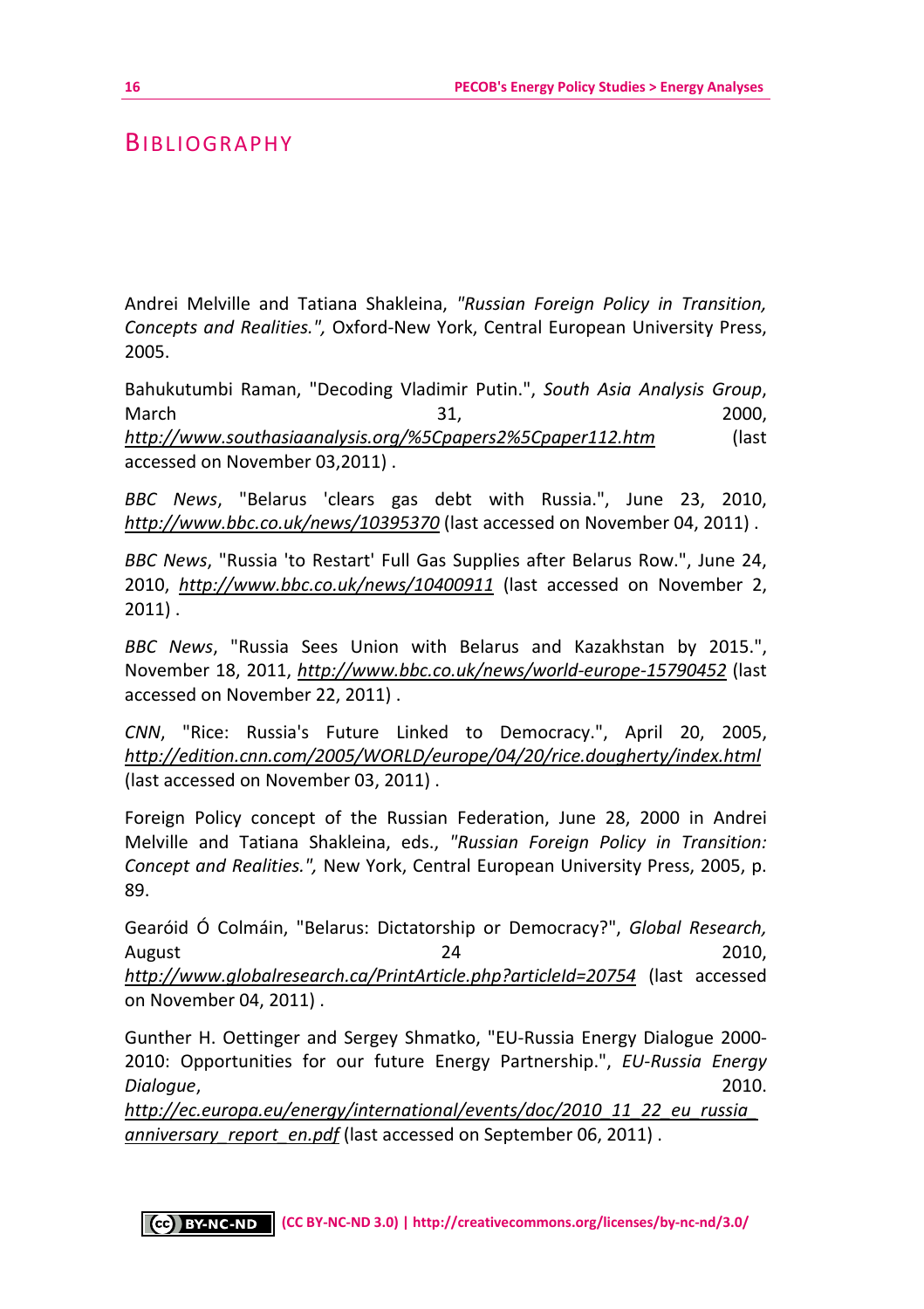*HIS*, "Belarus Cancels Oil Transit Tax; Druzhba Oil Deliveries Resumed.", November 01, 2007, *http://www.ihs.com/products/global-insight/industryeconomic-report.aspx?ID=106598518&pu=1&rd=globalinsight\_com* (last accessed on November 04, 2011) .

Hulkar Isamova.,"Moscow-led bloc may try to quell Kyrgyz clashes.", *Reuters*, June 14, 2010, *http://uk.reuters.com/article/2010/06/14/uk-kyrgyzstanviolence-idUKTRE65A5PA20100614* (last accessed on November 09, 2011) .

*IEA*, "Ukraine 2006 – Energy Policy Review.", 2006, *http://www.iea.org/textbase/nppdf/free/2006/ukraine2006.pdf* (last accessed on November 03,2011) .

*International Herald Tribune,* "Russia accuses Ukraine of siphoning gas to Balkans.", The Balkans.", January 1988, 2009, 2009, 2009, 2009, 2009, 2009, 2009, 2009, 2009, 2009, 2009, 2009, *http://www.iht.com/articles/ap/2009/01/02/europe/EU-Russia-Ukraine-Gas.php* (last accessed on November 03, 2011) .

*International Congress of Industrialists and Entrepreneurs,* "From the Customs Union to the Common Economic Space: Interests of Business.", July 12, 2011 *http://ic-ie.info/?id=369* (last accessed on November 04, 2011)

Korosteleva Elena, and Rontoyanni, Clelia *"Belarus : an authoritarian exception from the model of post-communist democratic transition?"* in Flockhart, Trine. eds. *"Socializing Democratic Norms: The Role of International Organisations for the Construction of Europe."* London . Palgrave MacMillan. 2005.

Mankoff Jeffrey, "*Russian Foreign Policy: The Return of Great Power Politics.",* New York, Rowman & Littlefield, 2009.

Marshall I. Goldman, *"Petrostate: Putin, Power and the New Russia.",* Oxford-New York. Oxford University Press, 2010.

Miriam Elder, "Kyrgyzstan tests Russia's regional commitments.", *Global Post*, June 15, 2010, *http://www.globalpost.com/dispatch/russia/100614/kyrgyzstan-ethnicviolence* (last accessed on November 12,2011) .

*Reuters*, "UPDATE 4-Belarus buys one week's respite in Russia gas row.", August 03, 2007, *http://www.reuters.com/article/2007/08/03/gazprom-belarussettlement-idUSL0347959120070803* (last accessed on November 02, 2011) .

*RFE/RL*, "Russia, Ukraine Envoys In Brussels For Gas Talks With EU.", January 08, 2009, *http://www.globalsecurity.org/military/library/news/2009/01/mil-090108-rferl01.htm* (last accessed on November 02, 2011) .